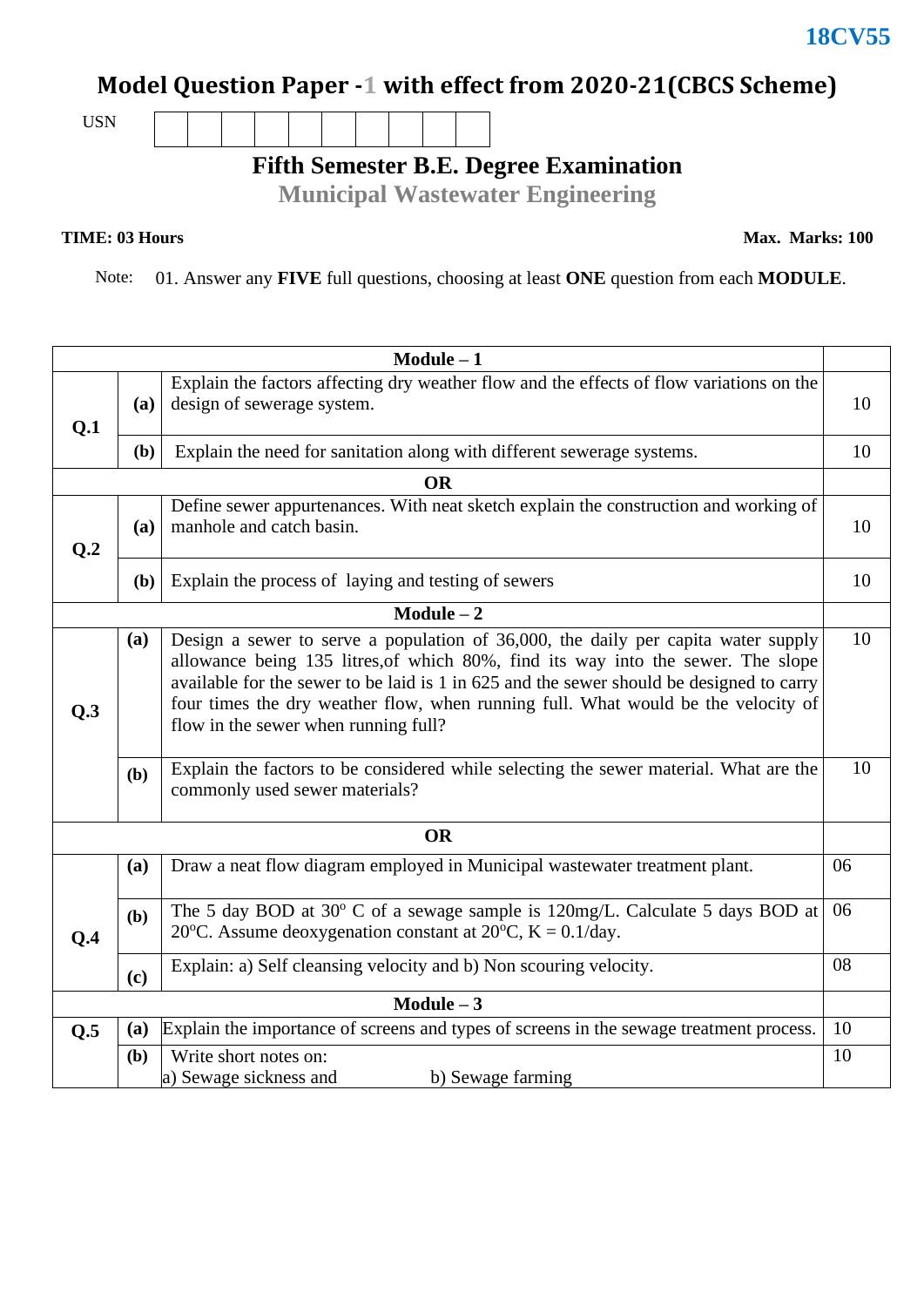## **18CV55**

| <b>OR</b>   |                                                                                                                                                                                                              |                                                                                                          |    |  |  |  |  |
|-------------|--------------------------------------------------------------------------------------------------------------------------------------------------------------------------------------------------------------|----------------------------------------------------------------------------------------------------------|----|--|--|--|--|
|             | <b>(a)</b>                                                                                                                                                                                                   | Discuss in detail the process of Deoxygenation and Reoxygenation with respect to self-                   |    |  |  |  |  |
|             |                                                                                                                                                                                                              | purification of Natural water with a neat sketch.                                                        |    |  |  |  |  |
| Q.6         | <b>(b)</b>                                                                                                                                                                                                   | A stream, saturated with D O, has a flow of 1.2 $m3/sec$ , BOD of 4 mg/L and rate                        |    |  |  |  |  |
|             |                                                                                                                                                                                                              | constant of 0.3 per day. It receives an effluent discharge of $0.25 \text{m}^3/\text{sec}$ having BOD of |    |  |  |  |  |
|             | 20 mg/L, D O 5 mg/L and rate constant 0.13 per day. The average velocity of flow of                                                                                                                          |                                                                                                          |    |  |  |  |  |
|             | the stream is 0.18m/sec. Calculate the D O deficit at point 20 kms and 40kms                                                                                                                                 |                                                                                                          |    |  |  |  |  |
|             |                                                                                                                                                                                                              | downstream. Assume the temperature as 20°C, throughout the BOD is measured at 5                          |    |  |  |  |  |
|             |                                                                                                                                                                                                              | days. Take saturation D O at $20^{\circ}$ C as $9.17$ mg/L                                               |    |  |  |  |  |
|             |                                                                                                                                                                                                              | $Module - 4$                                                                                             |    |  |  |  |  |
|             | <b>(a)</b>                                                                                                                                                                                                   | Explain the working of conventional activated sludge process (ASP) with flow diagram                     | 10 |  |  |  |  |
| Q.7         | Design a primary sedimentation tank of circular cross-section, for a sewage of 10 MLD,<br>(b)<br>detention period of 2 hours and assume the surface loading rate to be 30 $\text{m}^3/\text{m}^2/\text{d}$ . |                                                                                                          |    |  |  |  |  |
|             |                                                                                                                                                                                                              | <b>OR</b>                                                                                                |    |  |  |  |  |
|             | (a)                                                                                                                                                                                                          | Explain briefly the different stages of sludge digestion process in a "Digestor". With a                 | 10 |  |  |  |  |
|             | neat sketch, explain the constructional details of sludge digestion tank.                                                                                                                                    |                                                                                                          |    |  |  |  |  |
| Q.8         | (b)                                                                                                                                                                                                          | Determine the size of the High rate trickling filters for the following data:                            | 10 |  |  |  |  |
|             |                                                                                                                                                                                                              | ii) Recirculation ratio $= 1.5$<br>i) sewage flow = $4.5$ MLD                                            |    |  |  |  |  |
|             | iii) BOD of Raw sewage = $250 \text{ mg/L}$ iv) BOD removal in primary tank = $30\%$                                                                                                                         |                                                                                                          |    |  |  |  |  |
|             |                                                                                                                                                                                                              | v) Final effluent BOD desired = $30 \text{ mg/L}$                                                        |    |  |  |  |  |
| Module $-5$ |                                                                                                                                                                                                              |                                                                                                          |    |  |  |  |  |
|             | (a)                                                                                                                                                                                                          | What do you understand by advanced wastewater treatment? How is it different from 10                     |    |  |  |  |  |
|             |                                                                                                                                                                                                              | the conventional treatment? Give, in a tabular form, important AWT processes.                            |    |  |  |  |  |
| 0.9         | (b)                                                                                                                                                                                                          | Draw a neat sketch of septic tank with soak pit, Write the design criteria required for 10               |    |  |  |  |  |
|             |                                                                                                                                                                                                              | septic tank.                                                                                             |    |  |  |  |  |
| <b>OR</b>   |                                                                                                                                                                                                              |                                                                                                          |    |  |  |  |  |
|             | (a)                                                                                                                                                                                                          | Discuss in brief the biological and chemical methods of removal of phosphorous from 10                   |    |  |  |  |  |
|             |                                                                                                                                                                                                              | wastewater.                                                                                              |    |  |  |  |  |
| Q.10        | (b)                                                                                                                                                                                                          | Write a short note on: a) eco toilet.<br>b) two pit latrines.                                            | 10 |  |  |  |  |